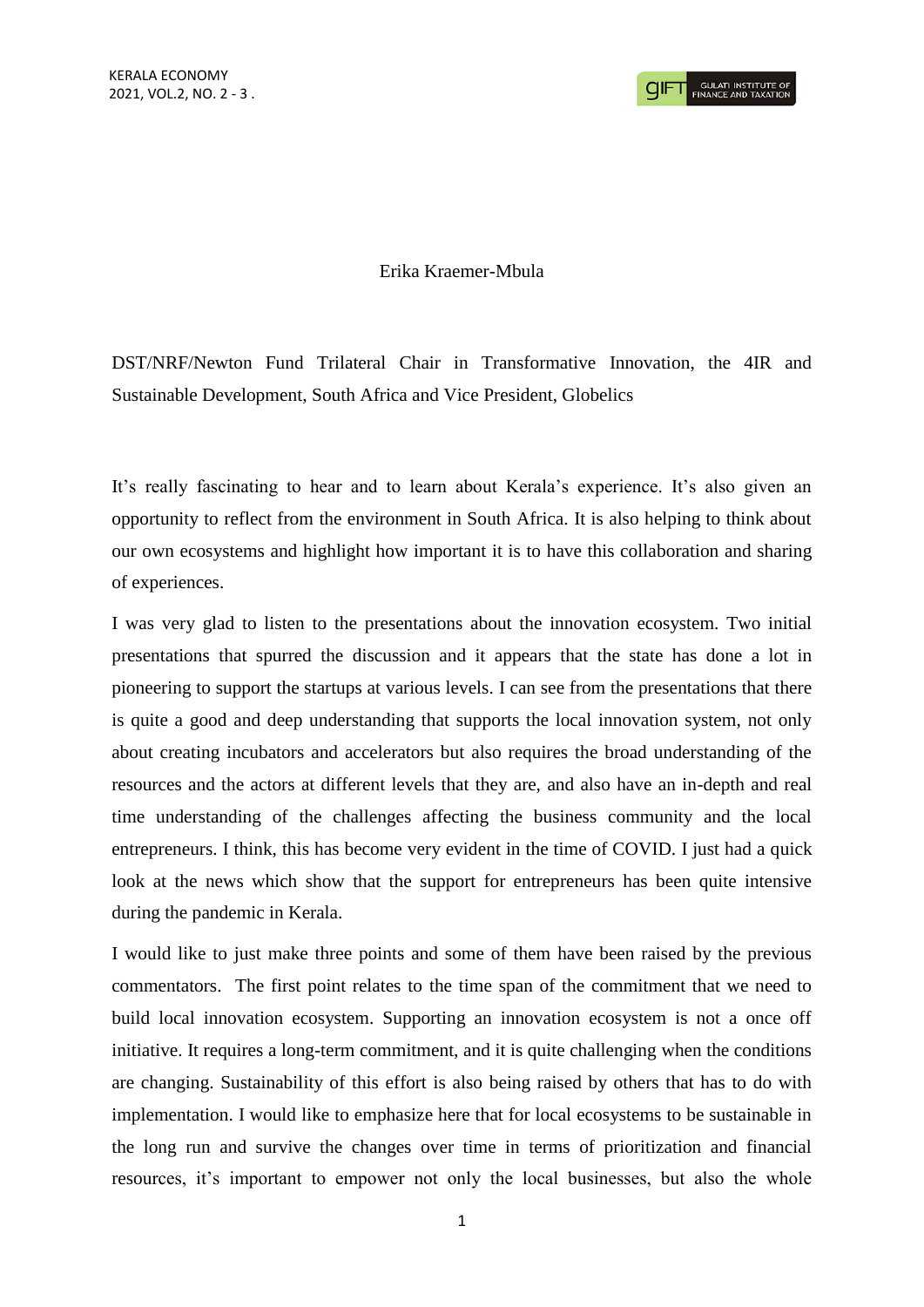KERALA ECONOMY

constellation of organizations and actors that's around. This includes the entrepreneurial centers, training organizations, the chambers of commerce, the NGOs, the tech communities, the centers of institutional research, the providers of funding and so on. The empowering and supporting of these organizations is essential because they will carry the load and they will fulfill the functions that are needed for a local ecosystem to thrive and survive even in the absence or in cases where government support may be weaker than others.

I think from my point of view, there is a very important role that government can play in terms of empowering the constellation of actors that surround firms. Another important role that government can play, as raised by others, is to guide the direction of this local innovation ecosystem. So, a lot has been discussed about the outcome. Preserving the quality of natural and social ecosystems must be a part and parcel of the way in which innovation systems are conceptualized, supported and maintained. Others have talked about environmental sustainability as the natural environment and society cannot only be seen as resources but also as part of the outcomes. So, do we maximize profit only for firms? or do we also maximize profit for environment and for society? Here we bring up all dimension of inclusion and this is a point that I would like to reflect on the context in which I am.

We often talk about the needs to create entrepreneurs and I usually sit uncomfortable when I hear that expression. Because I only need to step out of my house and go and buy bread and I walk past at least 20-30 entrepreneurs. Many of them are informal and many of them are survivalists but some others are testing and trying new ideas. And we often leave these actors out of the way in which we think about entrepreneurs in local innovation systems. And again, I think there's a lot of room to think about how do we bring in this new and emerging technologies, including digital technologies but also more advanced technologies that we are referring to here. And with this large pool of entrepreneurial resources that we have in our context in being formal economy and this brings us ideas about how to make our local innovation systems more inclusive and how to think about upscaling reproducing and so on. Some of these businesses and connecting them more successfully with their new and emerging technologies.

The final point that I want to say again is a stronger rooting of our local innovation systems with the reality that we live in, in the sense of connecting to the informal economy and bringing that inclusion into it. I don't think there is a contradiction between supporting and routine local innovation systems with the global dynamics. I think there's a lot that can be gained in terms of exchanging ideas. I see a lot of room for south-south collaboration for

2